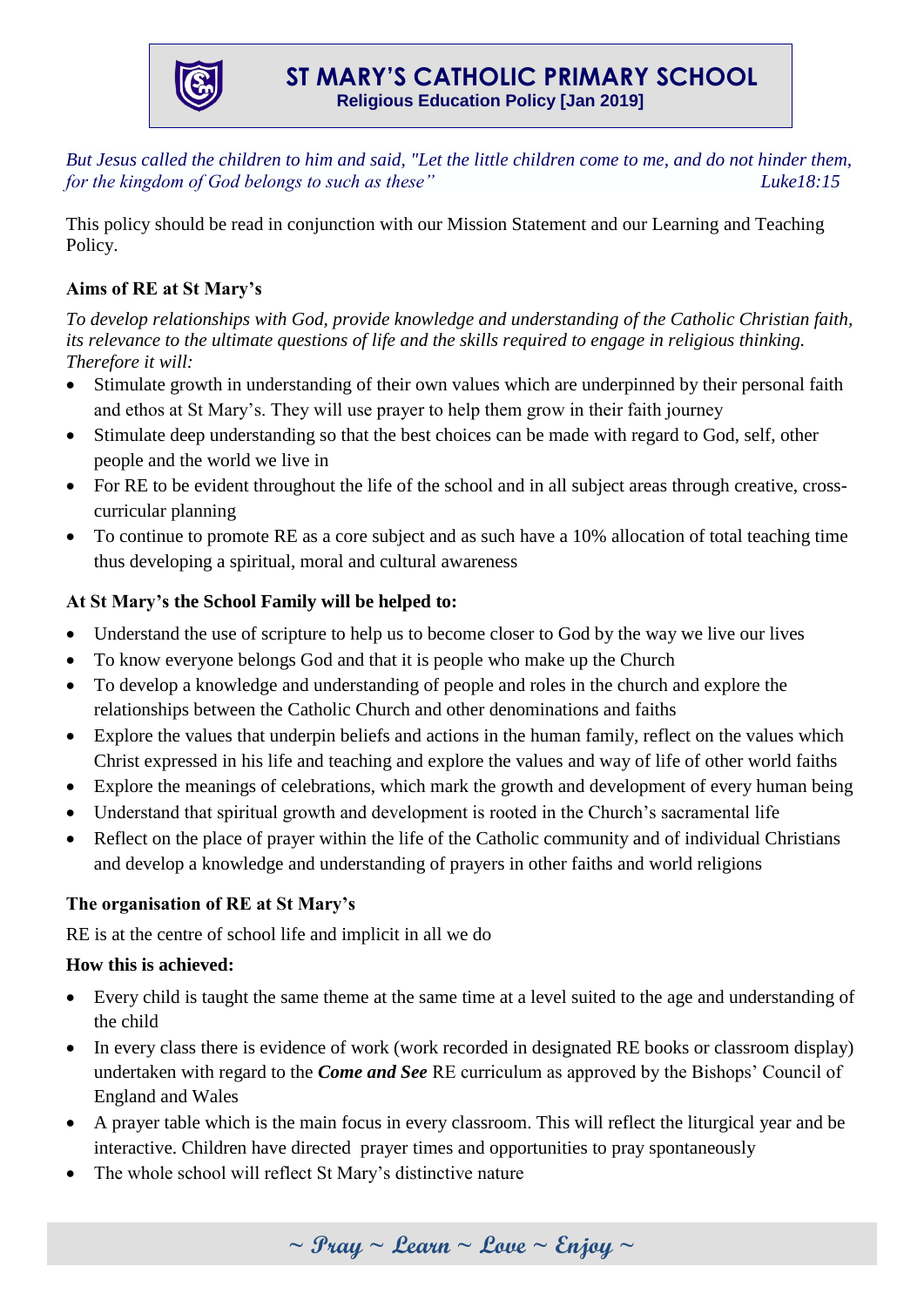- Acts of Collective Worship/Assemblies in both whole school and key stages are linked to the Liturgical year, the Gospel teachings from the Sunday Lectionary and the Come and See and SEAL topics
- Masses and Liturgies also reflect topic elements and the needs of the wider community (eg: Harvest, Remembrance)
- Whenever possible children are encouraged to develop an awareness of others. Collections are made during the year for charities such as CAFOD. Children also support local charities and international disaster fund appeals as they occur.

The children are encouraged to have respect for themselves and one another, this is implemented through our EPR policy (Education for Personal Relationships) and programme linked to revised Diocesan documentation and SEAL resources.

### **Planning:**

Planning takes place in each year group beginning with the 'I can . . . ' statements and the 'Driver Words' taken from the Diocesan Interim Standards Assessment Grid. These statements are used to inform learning objectives for each lesson. Success criteria are used to ensure children understand how to make progress through achievement. Tasks should be clearly differentiated and a range of activities presented to ensure the wide variety of learning styles are satisfied. (Activities may involve drama, art, written work, use of ICT for example).

Planning is saved on the staff area of the school server and monitored by the RE subject leaders to ensure suitable coverage, progression, continuity and equal access.

Opportunities are provided in staff meeting, local Catholic School meetings and by outside agencies to discuss topics and the theology underpinning each theme.

At St Mary's we devote at least 10% of curriculum time to the teaching and learning of RE. The nature of the RE lesson is such that it always includes a time set aside for prayer and reflection. Assemblies, Liturgies and Masses are not counted as part of the designated 10% time.

#### **Assessment:**

Ongoing assessment opportunities are highlighted at the planning stage of each topic, these are then used to inform future planning. Assessments are made against the Diocesan Interim Standards Assessment Grid (NBRIA) and may take the form of:

- Key questions
- Display
- Discussion (circle time)
- Use of media/ICT
- Written work
- Peer assessment
- Liturgy preparation

Topics are formally assessed each term and moderated between staff members. Whole school moderation takes place in staff meeting time. St Mary's also takes part in Deanery and Diocesan moderation meetings to ensure consistency of judgement. Levels of attainment (above, at or below age related expectations) are recorded on the school's chosen method of reporting and recording (SIMs).

#### **Monitoring:**

Over the year the Headteacher and the RE subject leaders monitor the impact of teaching and learning and assessment of RE in a variety of ways to ensure continuity of access to RE across the school and time allocation.

- Observation of RE lessons
- Review of planning

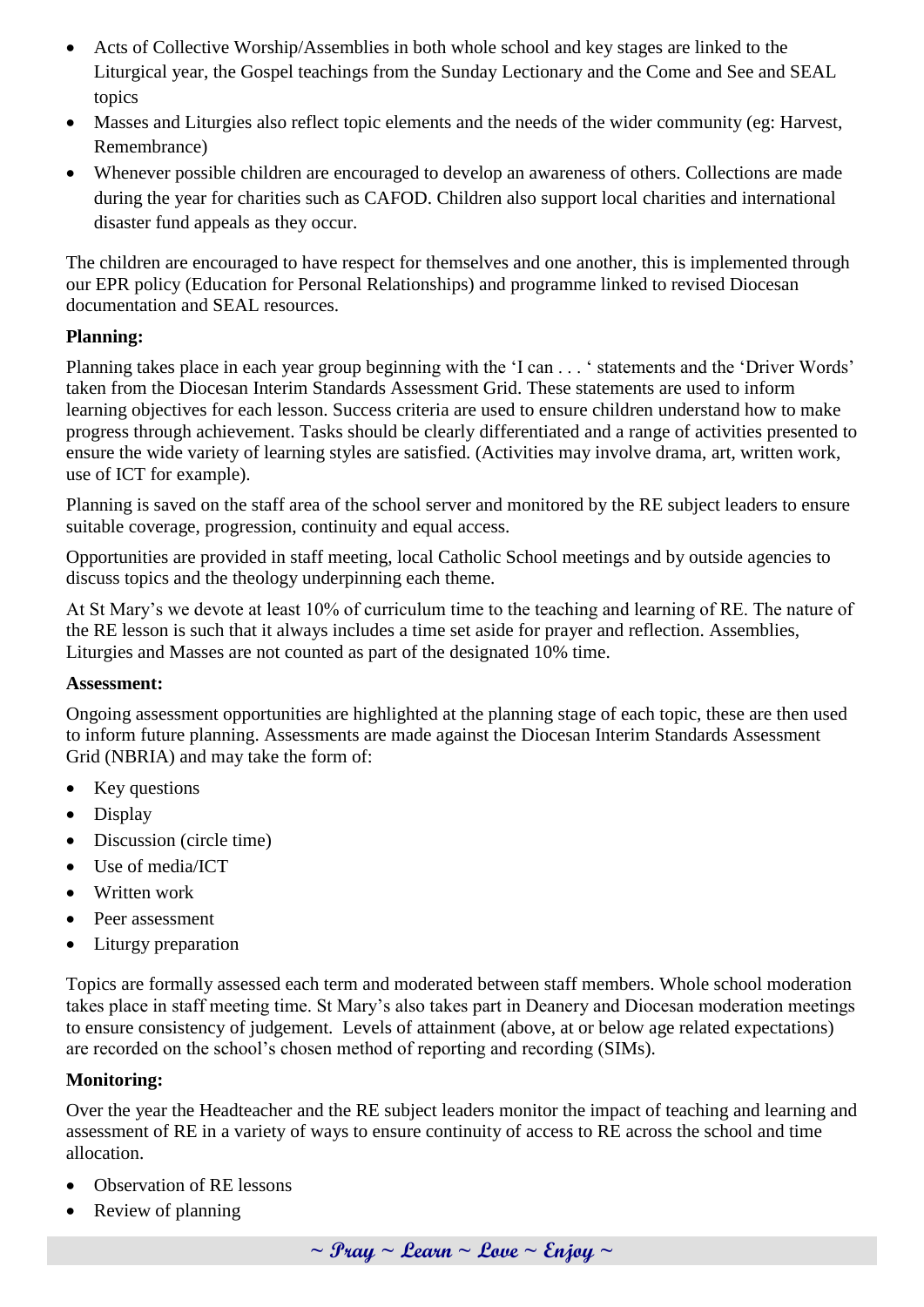- Scrutiny of work
- Display
- Talking to the children
- Observing and monitoring pray tables
- Monitoring 'Big Question' books
- Spiritual journals

#### **Differentiation:**

RE is taught in each class with careful consideration of the needs and abilities of each individual child. St Mary's takes account of age and stage of development in the faith journey of each child.

#### **Resources:**

Each class has a range of class-based resources and books to support daily worship and teaching and learning. There are a wide range of centrally held resources to compliment class resources and support the teaching and learning of RE throughout the school and to support staff in their on subject knowledge and understanding.

#### **Celebration of RE:**

At St Mary's the celebration of RE is an integral part of school life it takes the form of:

- Display
- Sharing Liturgies, Masses and acts of collective worship/assemblies with our parents and parish community
- Whole school, key stage and class acts of collective worship/assemblies and liturgies
- Church and parish visits
- Nativity plays and the dramatisation of the Easter story

#### **Chaplaincy:**

The priest of the parish of St Mary's, Crowborough is welcomed to the school for Liturgies, Acts of Collective Worship/Assemblies, Mass, prayer and as part of the day to day activities of the school. He can be regularly seen in school on a weekly basis and is a familiar figure to both staff and children alike.

#### **Other world faiths:**

Other world faiths are taught in line with the Come and See programme. Pupils are taught to respect the views, opinions and belief of others with sensitivity and understanding. Children of other faiths who are part of St Mary's school community have opportunity to share their own personal experiences.

#### **The role of Governors:**

All Governors are responsible for RE and the Catholic ethos throughout the school. Members of the Teaching and Learning Team make regular visits to the school, and meet with the RE subject leader and the RE Pupil Council members throughout the year and report back to the full governing body.

#### **Staff development:**

In Service Training is regularly provided in the weekly Staff Meeting and on local Catholic schools Diocesan Training Days as well as at the Diocese of Arundel and Brighton Christian Education Centre:The St Philip Howard Centre, Crawley.

The Headteacher, RE team members and all newly qualified teachers attend courses provided by the diocese. Other teachers can attend identified courses too.

#### **Liaison with parents:**

Parents are informed of the topics to be taught in RE via the Come and See termly Newsletter and St Mary's School website. Information on Masses and Liturgies are included in the weekly Newsletter, which can also be found online. All parents are invited to school Masses, Liturgies and other celebrations throughout the school year.

**~ Pray ~ Learn ~ Love ~ Enjoy ~**